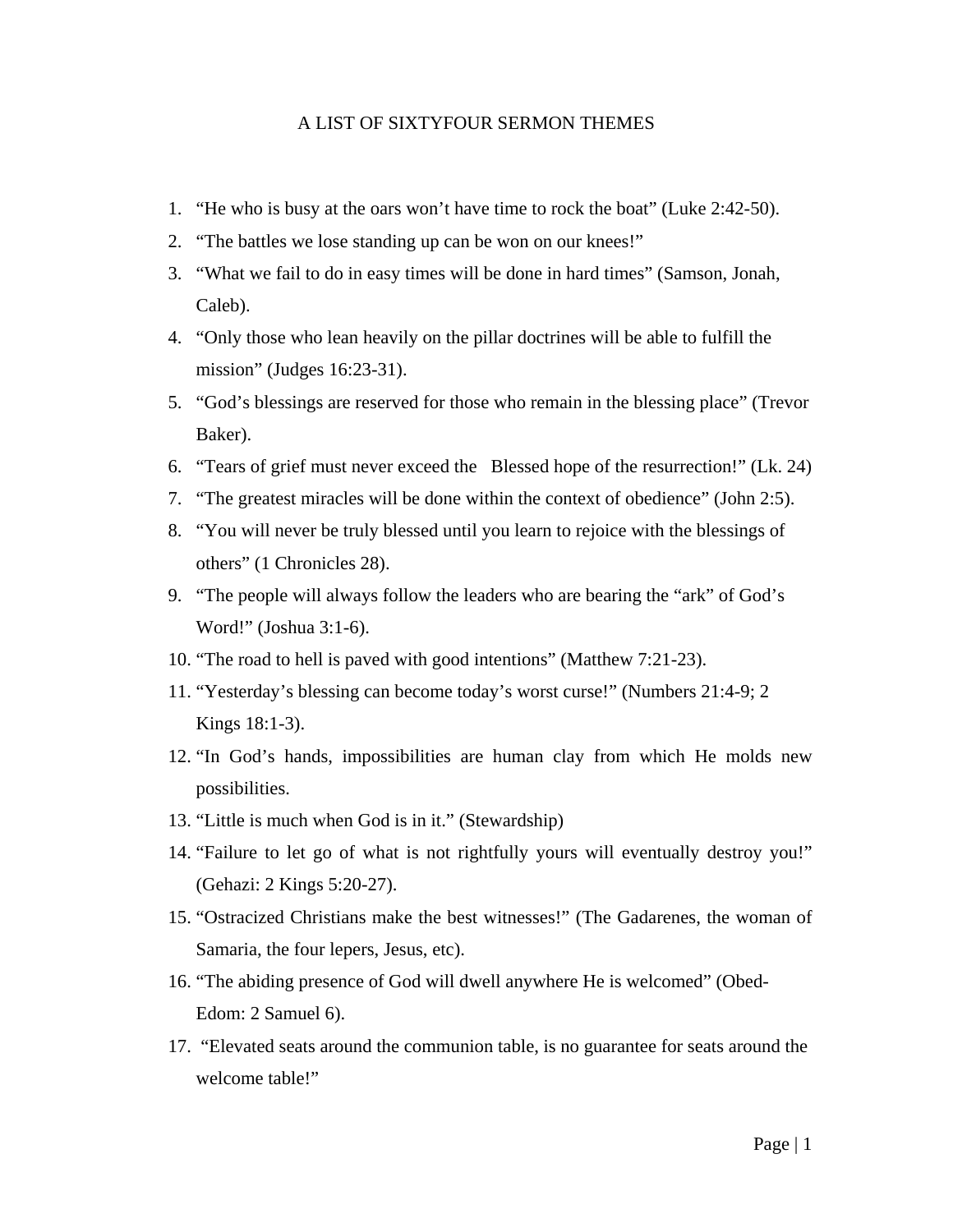- 18. "Whether trials grinds down, or polishes up, depends on the stuff you are made of."
- 19. "Smooth sailing through the storms of life is reserved for those who put away besetting sins!" (Jonah thrown overboard).
- 20. "What to do when things in life go from bad to worse!" (Mark 5:23-36).
- 21. "Sitting on idols in church, is the greatest setback to the cause of Christ." (Genesis 31:17-19; 26-35).
- 22. "A consecrated youth will conquer any giant, if he comes in the name of the Lord!" (David and Goliath)
- 23. We ought to obey God than the king" (I Sam. 6: 1-3).
- 24. "Our best efforts will end in tragedy; if cradled in disobedience" (1 Sam. 6: 1-3).
- 25. "Most of our disobedience stems from following the world and its sinful ways" (1 Sam. 6:1-3).
- 26. "Human intervention in divine things often ends in tragedy" (1 Sam. 6:1-3).
- 27. "God does not need human hands to defend His cause" (1 Sam. 6:1-3).
- 28. "Too often we fly into God's face; blaming Him for the tragic results of our poor choices" (1 Sam. 6:1-3).
- 29. "God permits chastisement to those in the light, and winks at the ignorance of those in darkness" (1 Sam. 6:1-3)
- 30. "The bounties on the Master's table are so abundant; that even the crumbs can satisfy my spiritual need" (Matt. 15: 22-27).
- 31. "The bounties on the slave master's table are so abundant; even the crumbs can satisfy the needs of the slaves" (Matt. 15: 22-27).
- 32. "The bounties on the rich man's table are so abundant; the poor would be able to live on the crumbs" (Matt. 15: 22-27).
- 33. "To reach heavenly Canaan leaders, and the people, must follow the road map" (Josh. 1; 1-2; 3:1-3).
- 34. "To reach the heavenly Canaan we must not confuse stop over points with the final destination" (Josh. 1: 1-2; 3:1-3).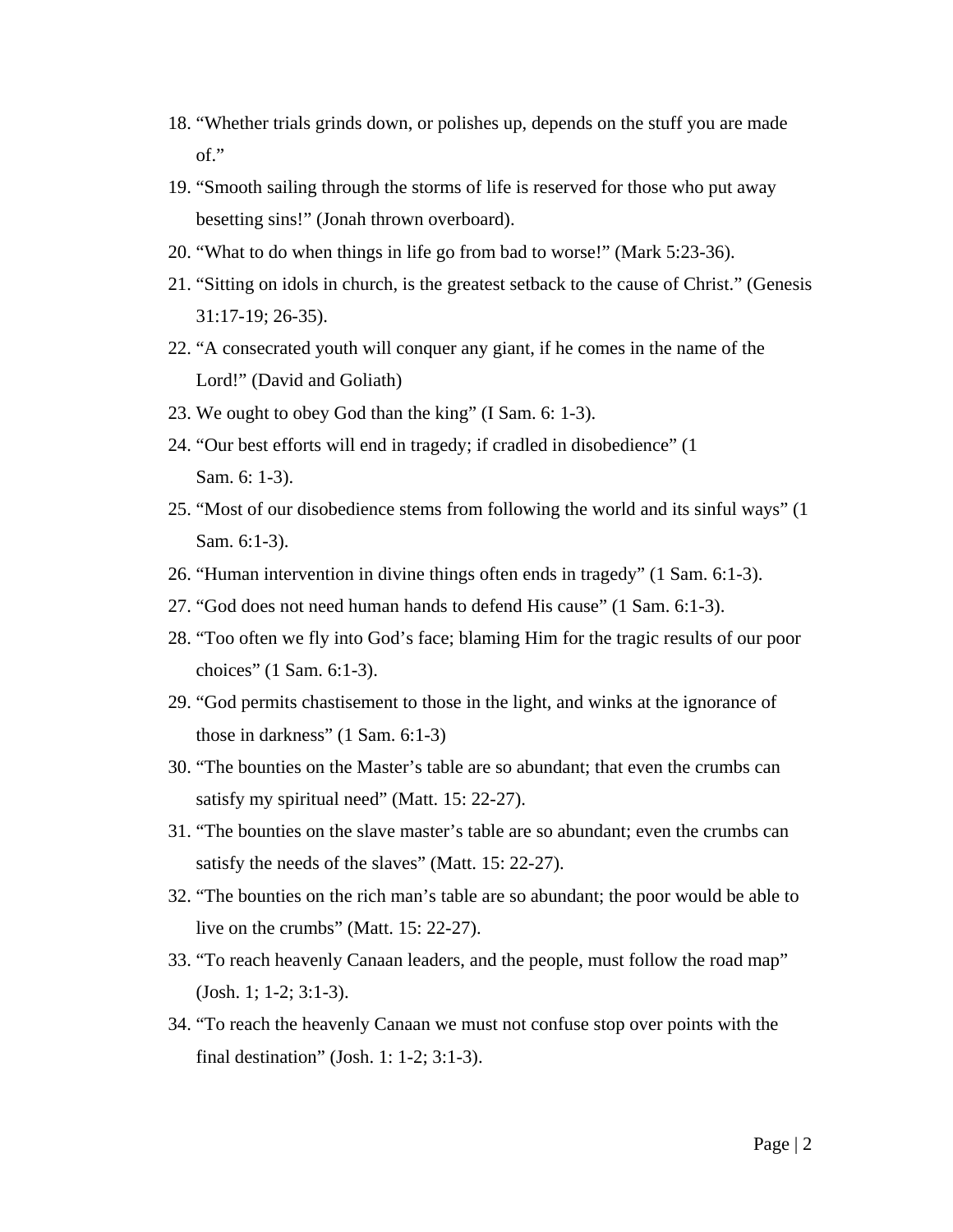- 35. "Imposing human will on God's will, is a stumbling block on the road to heaven" (Josh. 1: 1-2; 3: 1-3).
- 36. "Sanctification precedes the wonder of crossing over to the promised land" (Josh. 1: 1-2; 3: 1-3).
- 37. "The Christian, who constantly patrols the Jericho Road, will eventually encounter some battered sinner in desperate need of spiritual restoration."
- 38. "Those who lean on the pillars will fulfill the mission to preach the Gospel in the entire world." (Samson) Judges 16:25-31).
- 39. Similar beginnings do not always have similar endings (11 Samuel 9:17; 10:1; I Samuel 16:1, 13).
- 40. **K**ey spiritual battles are lost when all the men of war are missing in action (Joshua 7:1-5).
- 41. Prayerlessness is the greatest obstacle to the reception of the Holy Ghost (Mark 9:2-8).
- 42. The promise of the latter rain will come to the obedient ones (I Kings 16-18;
- 43. A mother's greatness is measured by her ability to work behind the scenes for the salvation of her household (Exodus 4:24-26)..
- 44. The disciple who first follows Jesus to Calvary will eventually follow Him all the way to glory (Luke 23: 23; John 19: 25-27).
- 45. Self-righteous disciples, who publicly demonstrate that they are closer to Jesus, often are the first to betray Him (Matt. 27: 3-5).
- 46. In God's hands, impossibilities are clay from which He molds new possibilities (John 5:1-9).
- 47. God's people should be driven forward by hope and not backwards by fear (David and Goliath; Moses at the red Sea)..
- 48. The faith that is willing to go the distance will eventually discover God's provision caught in the thicket Gen. 22:1-8).
- 49. Love, hope, faith, preparation, and memory of past victory will slay all the spiritual giants that defy us (1 Samuel 17; 1-8).
- 50. The Christian who stands still will hear the divine command to go forward (Ex. 14: 10-13).